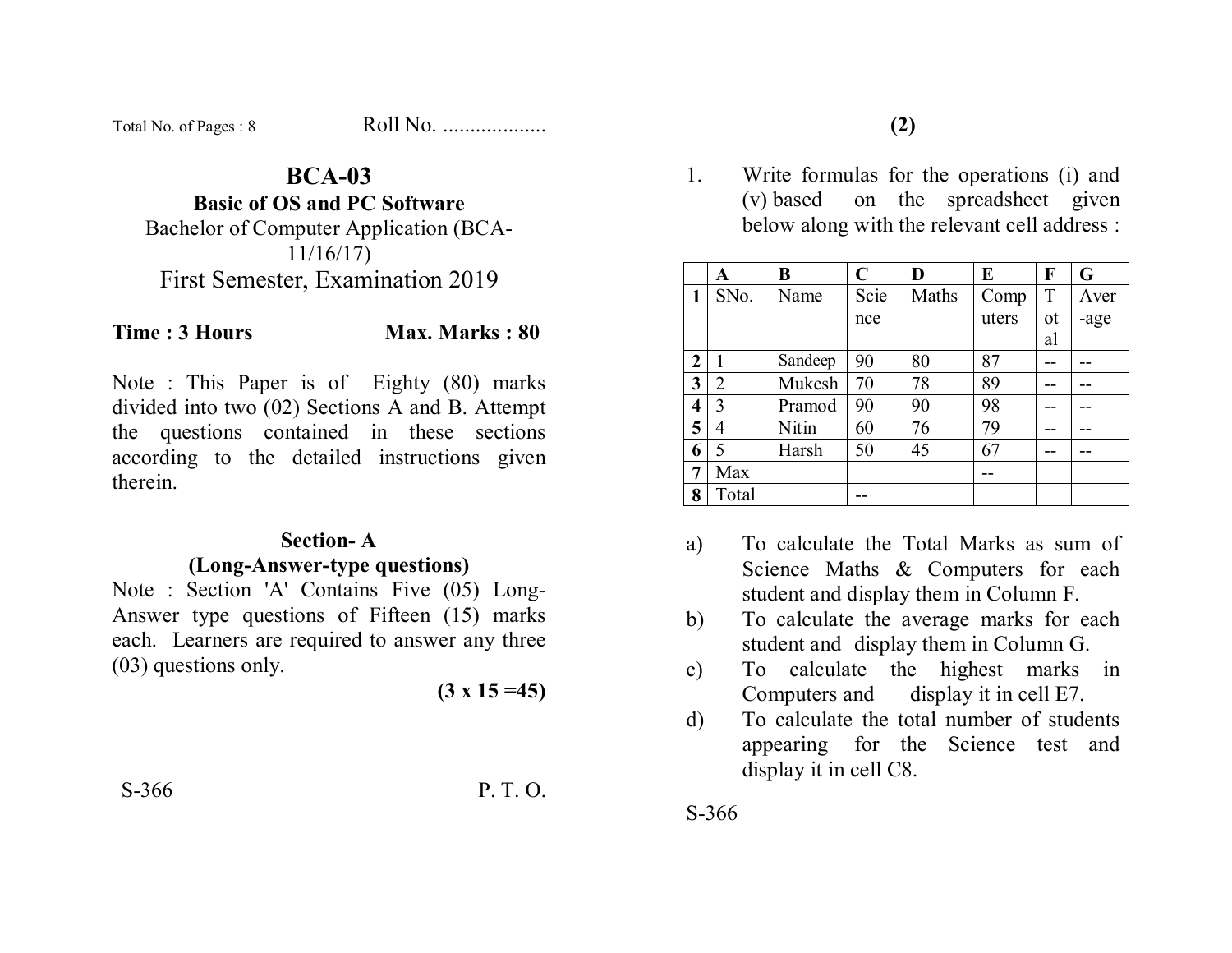- e) Add one column more i.e. "**Grade**" and in this column put a conditional statements with find the grade according to the following conditions :-
	- (i) if total less than 200 then grade "C".
	- (ii) if total less than 250 then grade "B".
	- (iii) if total less than 300 then grade "A".
- 2. What are the uses of permissions of a file? Describe the file level permissions and securities method used in UNIX with examples.
- 3. Create a list of 10 best friends. Creat a Thank You letter. Use Mail Merge feature of MS- Word to create a Thank You letter for each of your friends from the above two files.
- 4. Dr. Kiloskar is a trainee editor working with BBB publishers. He is currently working on a book related to Computer Hardware. Read the following paragraph carefully and help Dr. Kiloskar in his job by answering the question that follow :

S-366 P. T. O.

*The term Computer hw refers to the physical computers of a computer, namely keyboard, Monitor, Mouse and Printer, including the digital circuitry. Computer hw is an integral part embedded in all modern day automobiles, microwave ovens, electrocardiograph machines, compact disc players, and other devices. The hw of a computer is not changed frequently, in contrast with software and data. The present computers are much advanced in terms of processing speed and have an efficient memory structure. The present lesson aims at providing an insight into the various hw concepts of a Computer System.* 

- i) All the occurrences of the word "hw" need to be substituted by the word "hardware". Name the feature to be used for achieving the same.
- ii) The editor needs to create a list of errors at the end of the paragraph. Name the feature to be used for achieving the same.
- S-366 P. T. O.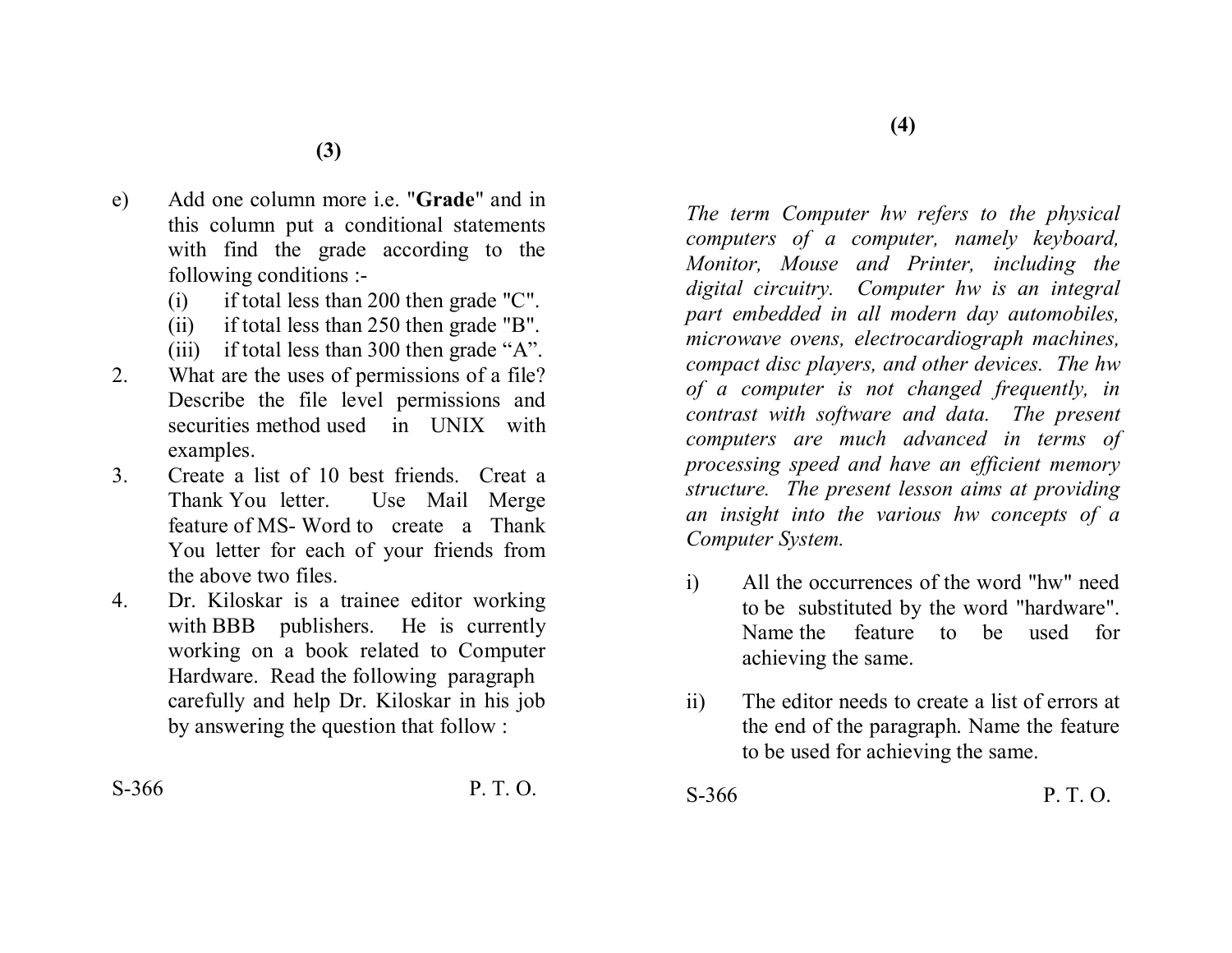- iii) To simplify editing selected words, suggest the mouse shortcut for selecting a complete word.
- iv) The word formatting of the words "Computer hw" in the first line needs to be copied on certain other words in the paragraph. Name the feature to be used for achieving the same.
- v) Dr. Kiloskar as an editor want to add a comment on the last line of the above has given paragraph. Write the steps to create a comment.
- 5. What is LINUX file system? Briefly explain the structure of LINUX file structure.

## **Section - B (Short-Answer-Type questions)**

Note : Section 'B' contains eight (08) Shortanswer type questions of Seven (07) marks each.

 $S-366$  P. T. O.

Learners are required to answer any Five (05) questions only.

# **(5x7=35)**

- 1. What do you mean by Office Automation? Explain the need of Office Automation with your own example? Are there any other software which are similar to Microsoft Office suit if yes give the name of list?
- 2. Differentiate between relative and absolute cell referencing techniques with the help of sample data.
- 3. What are the different types of charts available in Excel? Explain each with neat diagram.
- 4. Differentiate between the following terms in Office Automation -
	- (i) Format and Format Printer
	- (ii) Slide sorter and Slide Show Option
	- (iii) Super Script and Sub Script
- $S-366$  P. T. O.